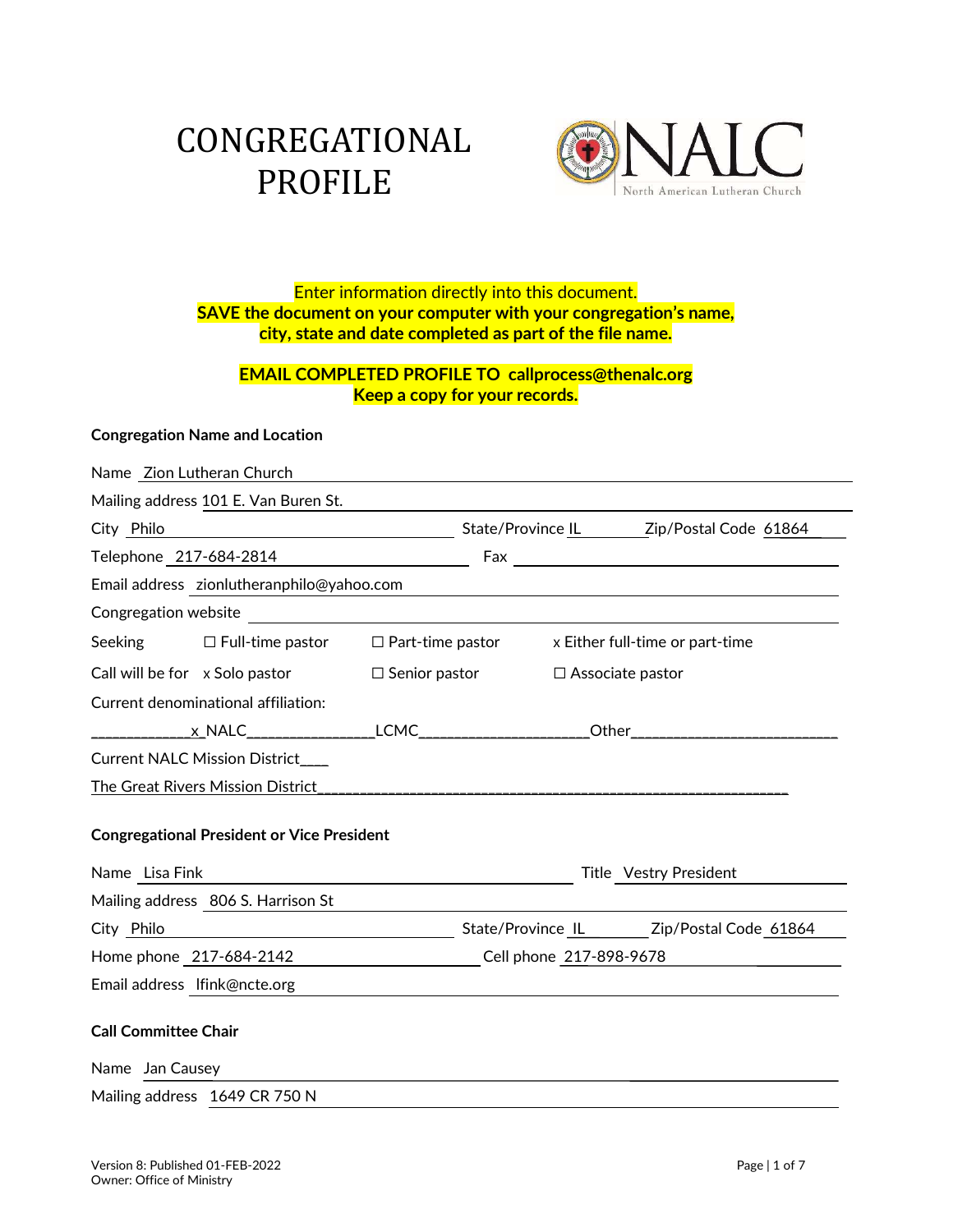| City Philo                                          | State/Province IL                   | Zip/Postal Code 61864 |
|-----------------------------------------------------|-------------------------------------|-----------------------|
| Home phone 217-684-2421                             | Cell phone 217-840-9884             |                       |
| Email address kjjj79@gmail.com                      |                                     |                       |
| <b>Congregational Demographics</b>                  |                                     |                       |
| Number of paid staff (full- or part-time): Clergy 1 | Lay professionals                   | Secretarial 1         |
| Average worship attendance 40                       | Average Sunday school attendance 10 |                       |

#### Indicate the type of community in which your congregation is located (is it small town, small city, suburban, large city, farming, industrial, etc.).

Philo has a population of approximately 1800 with a small town, family feel. While formerly a farm town it now serves as a desirable living area for the nearby twin cities of Urbana/Champaign. In these cities with a combined population of 100,000 there are goods and services most anyone could desire. The cities are also home to the flagship University of Illinois, with its attendant educational and cultural offerings. The area is also served by Carle Clinic, a major regional medical center. All of this is just a short drive over non-congested roads. Philo is served by the excellent Unit 7 school system.

#### Describe the congregation's ethnic composition and age distribution.

The congregation is primarily Caucasian. Not surprisingly, as a smaller mid-western town, our membership tends toward the middle and later ages, although lately more young families with children have affiliated. We have a growing number of Sunday School aged children.

#### Does the congregation have a clear vision for mission — a clear and shared understanding of where God is leading you? If so, state it as succinctly as possible.

Zion's mission is the same as that for all faithful Lutheran congregations – to be devoted to a ministry of Word and Sacrament. We believe that above all the Lord wants us to keep telling the old, old story of Jesus and his love. We are in a town in which many seem to have fallen away from any regular religious affiliation. In this respect Zion's situation mirrors that of the church in many other areas. We are committed to remain faithful to ministry centered in the historical biblical tradition and are confident of the eternal efficacy of the word and sacraments. We are expanding our music ministry and have plans to engage more children though that means.

#### What are the primary goals of your congregation?

As members of Zion Lutheran Church, we are all children belonging to God. We will share the important message that we are all sinners who are forgiven by God's grace through Jesus Christ. We will be living examples of love, peace, and joy to all of God's children in need, in our community, our country, and our world. We want to make Zion a welcoming community of believers, willing to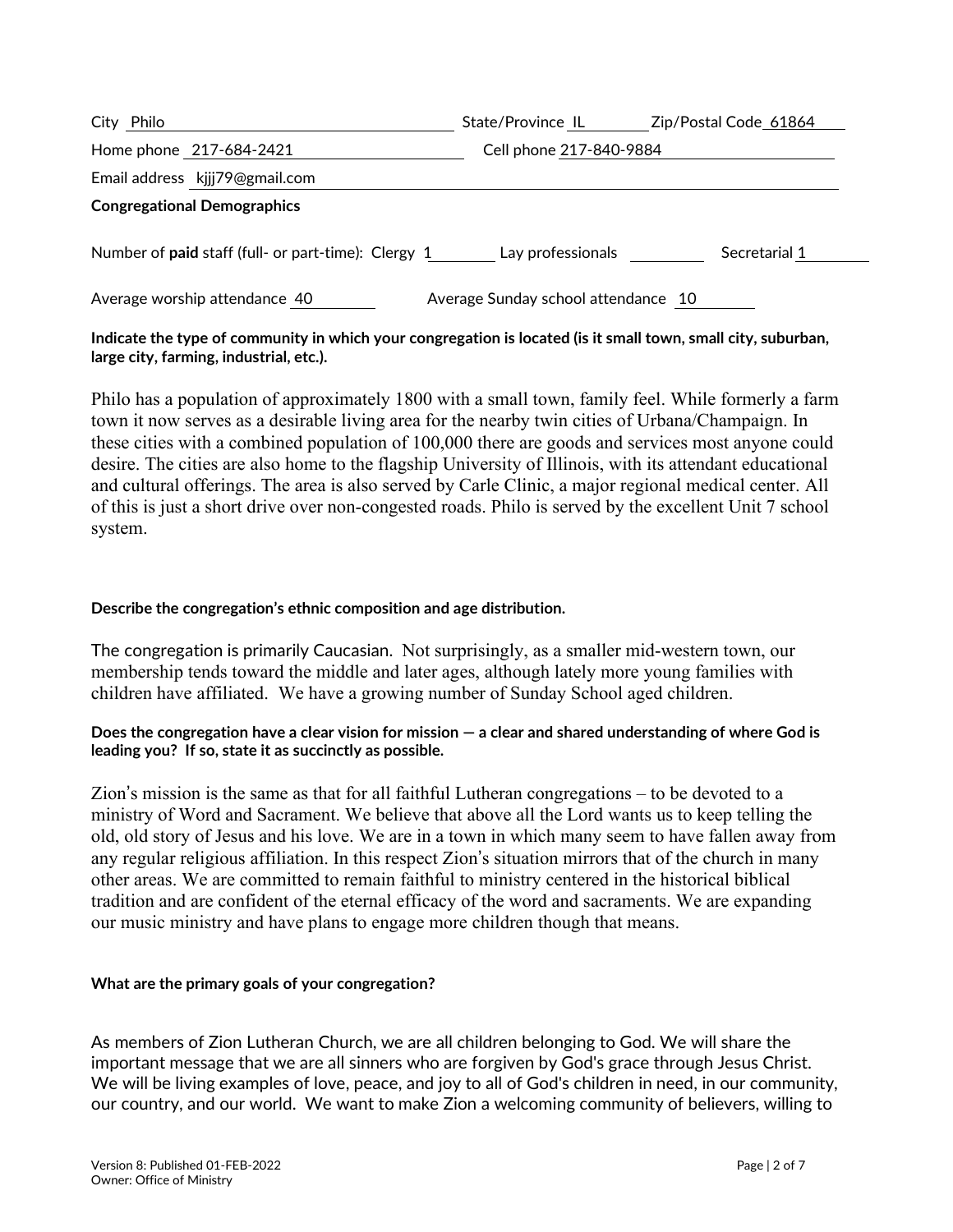share our faith with others. Our bell choir has added another opportunity for choir members to offer praise to God by participating and other members by enjoying the music. It has added a joyful noise to Zion.

#### Describe your congregation's worship practice (liturgy, hymns, vestments, music, hymnals, and frequency of Holy Communion).

We enjoy celebrating the traditional liturgy and singing hymns from the LBW and other hymnals accompanied by our pipe organ played by one of our three skilled organists. We have recently added a bell choir which has been a huge hit.

#### Describe your congregation's Christian education ministry.

Our Sunday School classes are held during worship service. Students worship with parents until the sermon and are dismissed to Sunday school. They may return for communion with their families. We are using the Sola "Sunday Schoolhouse" Curriculum for our class which has children age 4 to grade 4.

#### Describe the congregation's current activities for mission and outreach.

Zion has an active Mission and Stewardship commitment. We contribute quilts and kits to LWR. We send in a large number considering how small our congregation is. There are times when we join with other churches in the area for services and community projects. Zion Women also provide food for purchase, to the public during Philo Community Events. We donate annually to the local food bank, LSSI, and other Christian missions.

The NALC is committed to moving away from an institutional understanding of the Church, to the biblical commission to be a community of followers of Jesus who focus on being disciples and making disciples. Which best describes your congregation's understanding of this movement? [Type an X by the appropriate response]

- \_\_\_ Totally unaware
- **EXEC** Have heard about it
- Have been involved personally
- Some in the congregation are involved, some aren't
- $\perp$  Congregation understands, is on-board and involved

#### List the Top Five Things your congregations hopes for in its next Pastor

- 1. Competent preacher
- 2. Biblical preacher
- 3. Inspiring liturgist/worship leader
- 4. Relaxed, comfortable with others, willing to make visits
- 5. Good sense of humor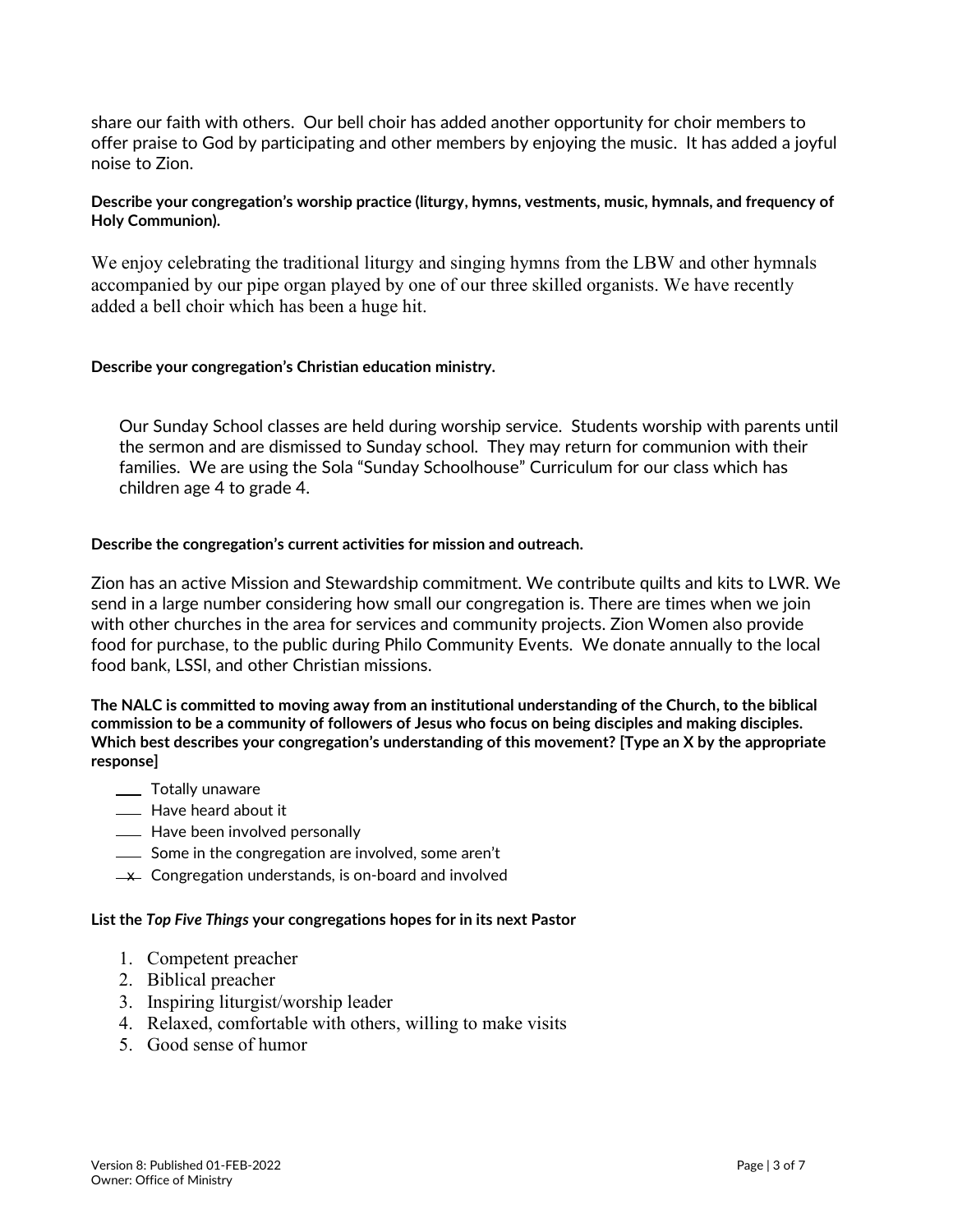What were the three most significant events in your congregation's history? Provide the years in which these events happened and why they are important to your congregation.

- 1. Complete renovation of the sanctuary in the in the 1990s giving us one of the loveliest sacred spaces in the area.
- 2. Refurbishment of our Wick pipe organ. As mentioned we have three skilled organists to accompany our liturgies and hymns. We also have added handbells to our music program and are fortunate to have an excellent and experienced bell leader.
- 3. The decision to leave the ELCA and join the NALC was a significant event for our church because we felt that those beliefs better matched with what we hold true.

Has your congregation participated in the Congregational Workshop Preparatory to the Call Process? [Type an X by the appropriate response]

Yes x No

What were the three most significant results of the workshop?

N/A

Describe the nature and extent of any significant current or recent conflict in the congregation. Is this conflict resolved, or ongoing? If resolved, how was it resolved?

Nothing has risen to the level of conflict. Differences are aired and resolutions arrived at. For example, at the last annual meeting the congregation calmly debated and then decided to sell the parsonage, never an easy decision for a congregation.

#### How does your congregation handle conflict/tension? Which of the following do you think best describes your congregation? [Type an X by the appropriate response]

- $\rightarrow$  As a church, we respect and listen to each other and work things through without generating divisiveness.
- As a church, we try to respect and listen to each other, but it is not uncommon for differences of opinion to be a problem and for some people to choose sides. Some have left our church because of conflict.
- Conflict hurts our sense of unity, but we tend not to talk about it.
- Painful experience with conflict has been present, but it has been worked through, and we have learned from the experience.
- We have had some painful experiences with conflict, and they linger in the background.
- Open conflict is present, and we need a minister who can help us deal with it.
- Other (describe)…...

#### What was the nature of the relationship between your last pastor and the congregation? Positive? Struggling? Cooperative? Tense?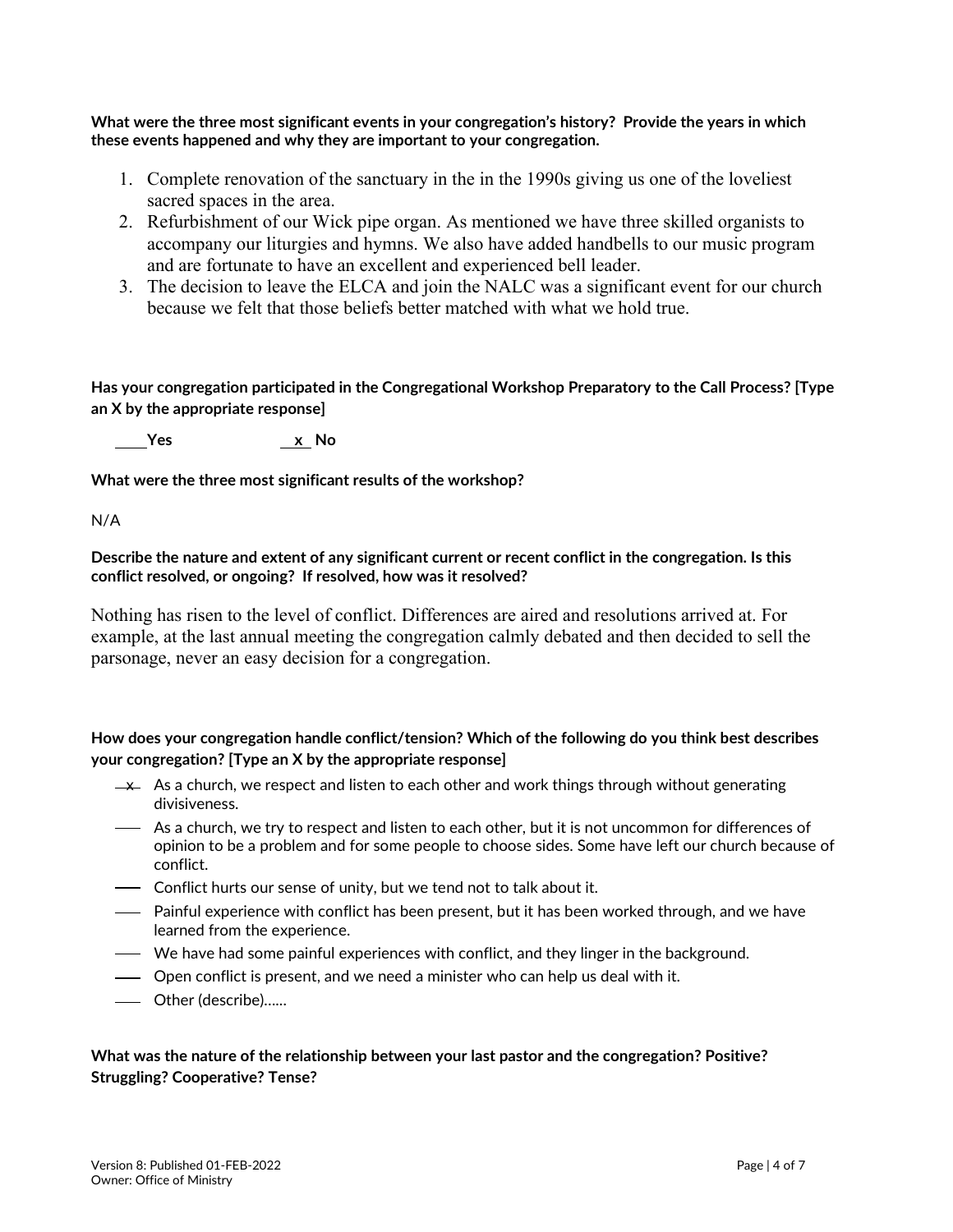Our last pastor was, it seemed, trying find himself as a solo pastor living alone in a large parsonage. Zion is a supportive and forgiving congregation and we worked hard to make the 'marriage 'work, but both parties finally realized that the fit was not good. It was a very unusual situation and the record shows that at Zion, in its over 100-year history, has had excellent relations with its pastors.

#### How did your council/congregational leaders work together with your last pastor? [Type an X by the appropriate response]

- $\rightarrow$  Leadership is shared, with shared decision-making
- Pastor makes important decisions
- $\rightarrow \times$  Council makes decisions with pastoral input
- x Council makes decisions without pastoral input

#### Is your pastor a member of council with: [Type an X by the appropriate response(s)]

x Voice \_\_\_\_\_Vote

#### Congregational finances

Total budget for last fiscal year: \$ 91,493.15

Benevolence to the North American Lutheran Church: \$1600.00

Other benevolence: \$800.00

Total debt of the congregation: \$0

Total savings, reserves, and endowments: \$193,496.28

#### Compensation of Last Pastor

| Salary: \$34,000                              | Parsonage/housing allowance: \$4820.00 |  |
|-----------------------------------------------|----------------------------------------|--|
| Social security offset: \$3882.23             | Pension: \$6250.00                     |  |
| Health Insurance: \$20,000                    | Vacation: 3 weeks                      |  |
| Continuing education (time/funding): \$500.00 |                                        |  |
| Travel reimbursement: \$800.00                |                                        |  |
| Other:                                        |                                        |  |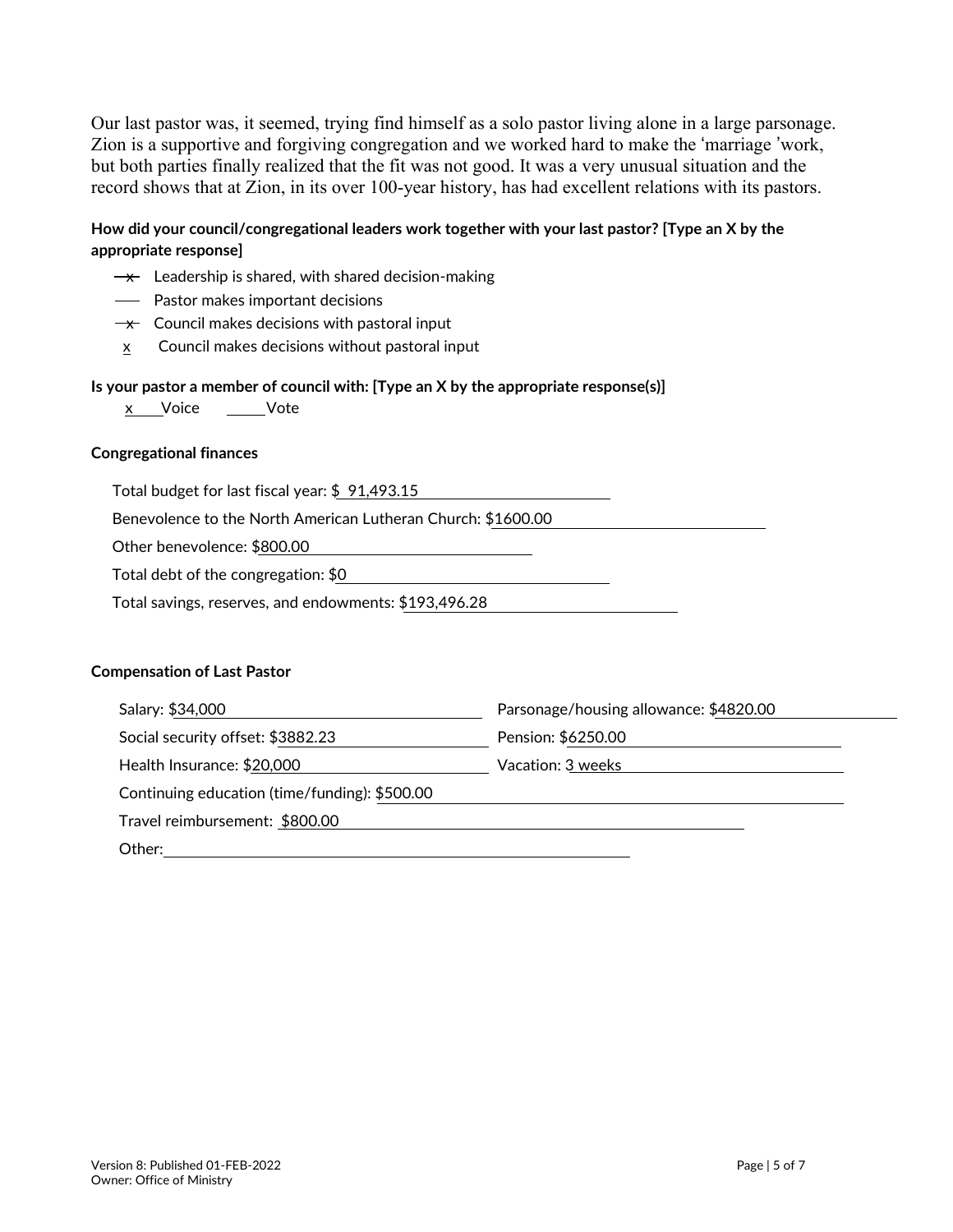When the Congregational Vacancy List is updated, a short paragraph (3-4 sentences) is included announcing each congregation's ministry. This paragraph is the first contact with pastors being introduced to your congregation and community. Since you are most familiar with your congregation and your community, you will want to present the highlights and attractions plus the needs of your congregation and community in this paragraph.

Zion is a friendly congregation with a small active membership but the active members do a lot! There is great spirit and interest in continuing the works of Zion. We are privileged to worship in what we believe to be a beautiful sacred space. We particularly treasure the two large stained glass windows. We are part of a community with great schools, including preschools; and park district. There are cultural activities at the University of Illinois and in Champaign-Urbana which are easily accessed in less than 30 minutes. Philo is a safe and friendly community.

Consider filming a video to be included with your Congregational Profile on the NALC website Vacancy List. We invite your call committee to make a 3-5 minute video introducing prospective pastoral candidates to your context and congregation. The video can be informal, explaining what your congregation is seeking in a pastor and showing images of the members of your congregation and your worship environment. Here are some sample videos: Example One, Example Two. These samples were not produced by the NALC. They are both simply examples of the type of content you could include in a video.

#### Video Submission Instructions:

| Upload your video to YouTube or Vimeo. (Here are instructions on how to upload to YouTube:               |
|----------------------------------------------------------------------------------------------------------|
| wikihow.com/Upload-a-Video-to-YouTube.) Include a link to the video below. Make sure the link allows for |
| public access to the video.                                                                              |

[video link]

Provide any other information about your congregation that may be helpful in the call process.

[enter text]

**Completed by:**  $\qquad \qquad$  Date:

### SUBMISSION INSTRUCTIONS:

SAVE A COPY OF THIS PROFILE TO YOUR COMPUTER. Use "Save As" and specify document file name as:

State, City, Congregation name, Date

\*\*Email a copy of the completed profile to the NALC Call Process Coordinator, callprocess@thenalc.org

Alternative submission method ONLY if you do not have email: Print and mail the complete profile to:

 North American Lutheran Church Attn: Pastor Shelly Schultz 2655 Innsbruck Drive, Suite A New Brighton, MN 55112-9304